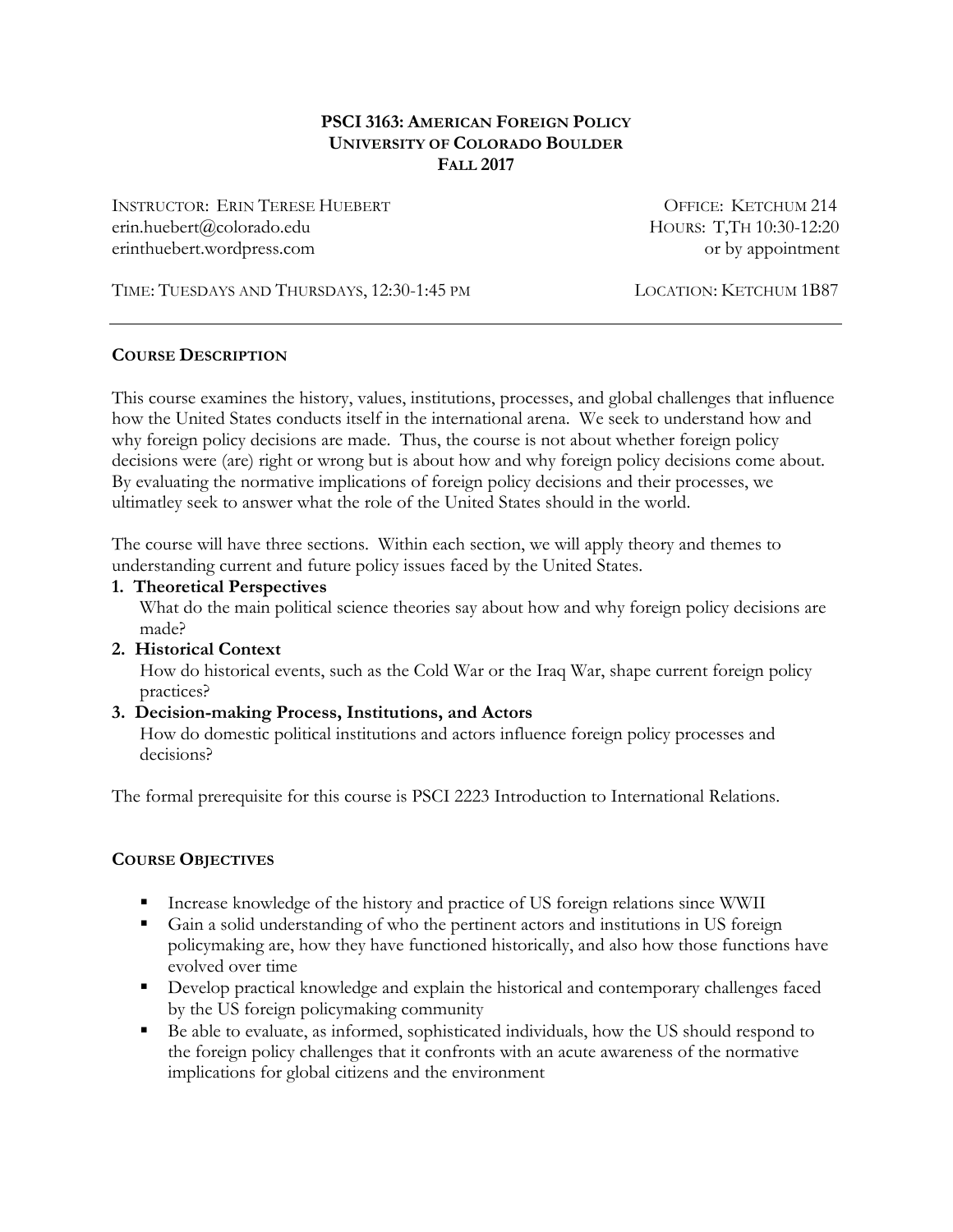#### **COMMUNICATION POLICY**

I will communicate with you through your Colorado email account and D2L. Please be in a habit of checking these accounts on a daily basis. Students are responsible for any and all information sent via these mediums, including any changes made to the syllabus, schedule or assignments. Students should contact me via my email provided above and expect a response from me within 24 hours. Additionally, students may come to my scheduled office hours or make an appointment for another time.

### **COURSE READINGS**

There is one required textbook for the class. It is available at the CU Bookstore and most online stores of your choice. You MUST use the 11<sup>th</sup> edition of this book.

Hastedt, Glenn P. 2017. *American Foreign Policy: Past, Present, and Future.* 11th Edition. Lanham, MD: Rowman & Littlefield. (ISBN: 9781442270053)

All other readings I will post on D2L. All assigned readings are to be read *prior* to the class date that they are assigned.

Students are expected to be well-informed on current events from around the world related to class topics. I recommend the following sources, although there are many others:

- The New York Times (http://www.nytimes.com/pages/world)
- The Economist (http://www.economist.com/world)
- The BBC (http://www.bbc.co.uk/news/world)
- National Public Radio (http://www.npr.org/sections/world)

#### **ASSESSMENT**

Attendance & Participation (20%): Attendance and punctuality are mandatory and students are expected to come to class prepared to discuss the readings and lecture material. Each student will be allowed *three* absences. Use these three "freebies" days wisely! These should cover absences for ANY reason, including illness, injury, dead batteries, religious holidays, family obligations, etc. Because all students receive an ample allotment of freebies, please do not discuss, request excuses for, or argue about absences with the instructor! Note that religious holidays, sickness, and other reasons for absence that are "legitimate" DO COUNT against your freebie absences. You are strongly advised to use your freebies for these purposes. Each additional absence beyond the freebies will result in a 5% reduction in the attendance grade. I will take roll-call at the beginning of class. Those who arrive more than ten minutes late to class will be counted as absent. Excused absences beyond the freebies are only granted in extreme circumstances (i.e. death in the family, severe illness) and require written documentation *prior* to the anticipated absence. Documentation received after the absence is not accepted and the absence will be recorded as unexcused. Students with 10 or more absences will either have to drop the class or receive an "F."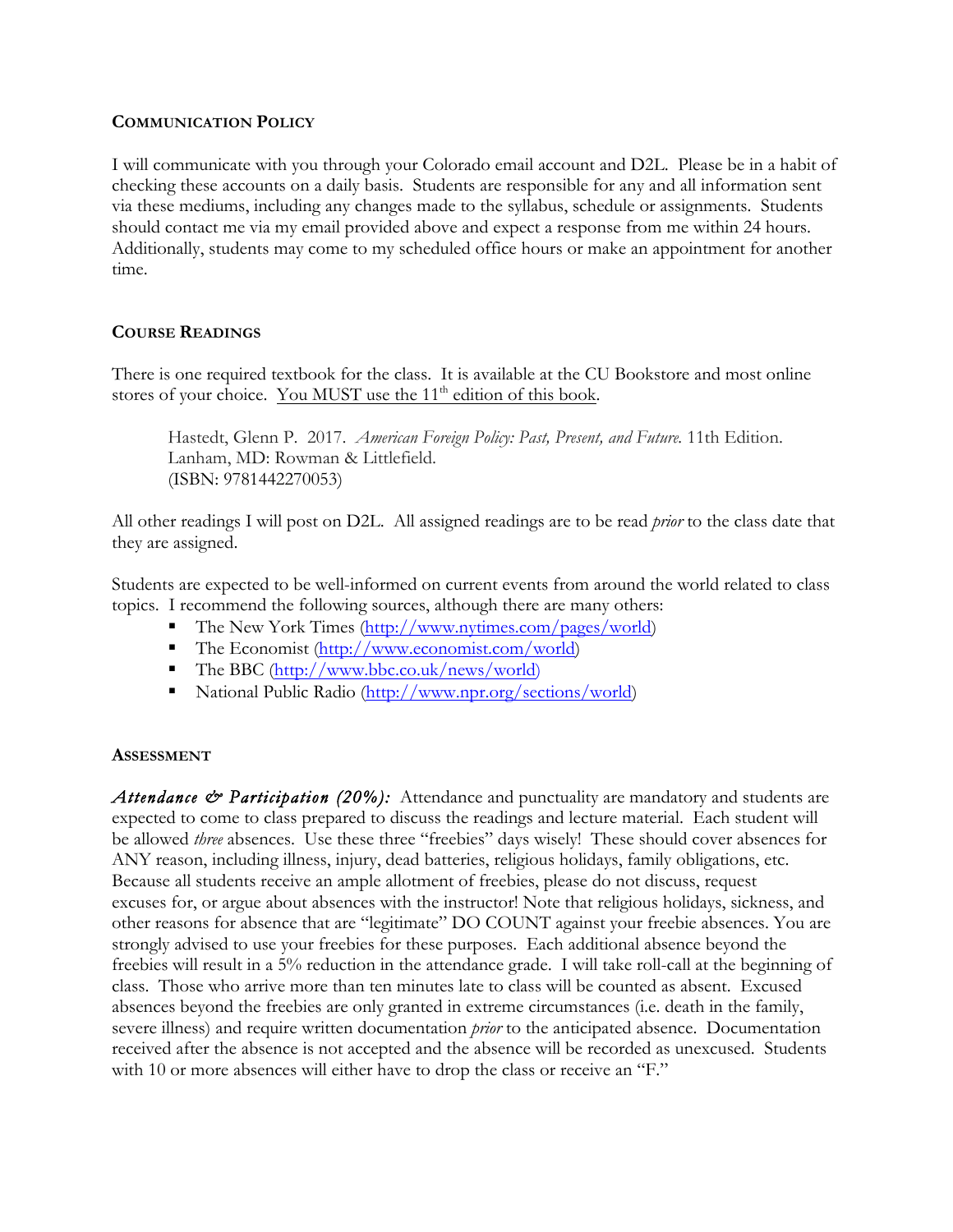*Student participation* will be assessed on whether you ask questions and engage in class discussion. Note that this will be based on quality in addition to quantity of participation. You must demonstrate that you are prepared for class (understand the readings) and are making connections across class topics to receive a high grade for this assessment. I rarely spend an entire class lecturing; rather I lead class discussion. The purpose of our discussions is for students to demonstrate a mastery of the assigned readings by discussing and critiquing the ideas presented therein, to propose alternate questions, comments, or ideas about the topics raised, and to respond to comments and questions raised by others.

*Reading Quizzes (20%):* There will be ten reading quizzes throughout the semester. You must complete at least seven quizzes. If you complete more than seven, I will count your highest seven scores. Quizzes are intended to assess your comprehension of the readings and will include five to ten questions specific to factual information from the readings for the week. The quizzes will be composed of short answer, multiple-choice, true/false and fill-in-the-blank questions. Quizzes will be administered on D2L and must be completed by 12:00 pm on the date indicated. The quiz will be availabe on D2L starting 48 hours in advance and will close at 12:00 pm on the due date. Students are allowed to use the readings to complete the quiz but must work independently. Because I count the best seven out of ten quizzes, there are no make-up quizzes.

*Exams (20% each):* There will be a midterm exam that covers the first half of the course and a final exam that covers the second half of the course. Both exams will consist of multiple-choice questions, fill-in-the-blanks, short answers, and short essays. It will cover all the material – including readings, lectures, discussions, and current events. The exams will be taken in-class on the date designated below. There will be no make-up exams. Missing the exam without prior notification will result in a grade of zero.

*Foreign Policy Analysis Paper (20%):* Toward the end of the semester, students will conduct a written analysis of a current foreign policy. The purpose is to explain *how and why* the policy decision was made. The paper will be about 10 pages and will entail significant outside research. It will be due November 30 and must be submitted to the Dropbox on D2L by 11:59 pm. Further details of the paper will be provided at a later date and will be available on D2L.

# *Grading and Plagarism Policies:*

- § You must complete all course requirements laid out above to receive a non-failing grade in the course.
- Late assignments are penalized 10% per day that it is late (includes weekends).
- There are no extra credit assignments in the course. Your course grade will be calculated based solely on the assessments/assignments described above.
- If I suspect plagiarism on an assignment or an assessment, I will turn the matter over to the CU Honors Council. Should you be found to have plagiarized, you will receive a zero on that assignment or assessment, in addition to whatever penalty that the Honors Council imposes.
- Final course grades will be assigned based on the following scale:
	- $O$  A: 94-100%
	- o A-: 90-93%
	- o B+: 87-89%
	- $O$  B: 84-86%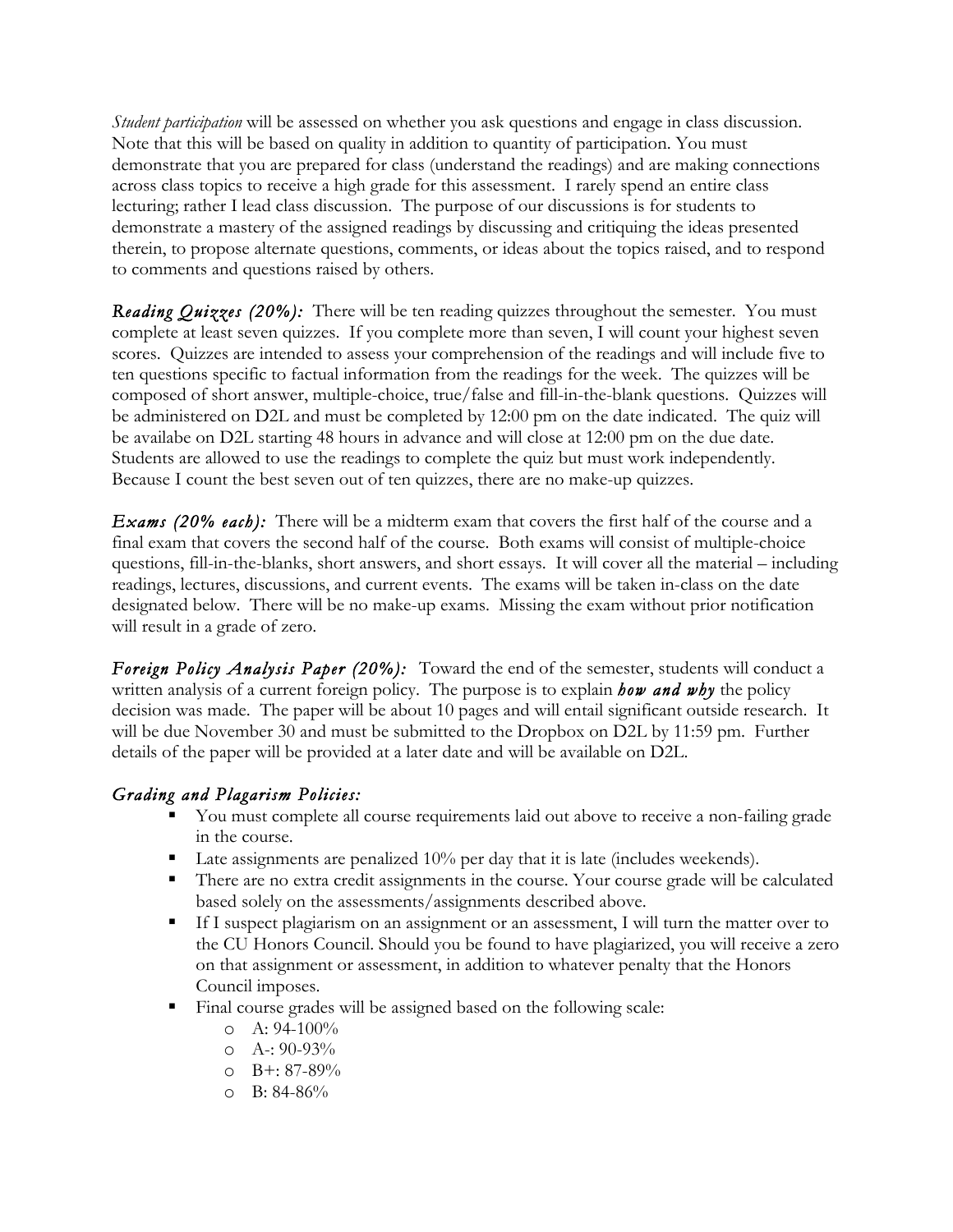- $O$  B-: 80-83%
- o C+: 77-79%
- $\degree$  C: 74-76%
- $O$  C-: 70-73%
- o D+: 67-69%
- $O$  D: 64-66%
- o D-: 60-63%
- o F: 59 and lower

# **CLASSROM POLICIES**

I reserve the right to make changes to this document. Any changes will be reflected on D2L. Except for special circumstances, course slides will not be made available. I will not discuss grades over email; you must see me during office hours or by appointment.

## *Electronic Policy:*

- Cell phones, laptops, and other electronic devices must be turned off prior to the start of class. Laptops may be used for in-class activities only as the instructor dictates. I reserve the right penalize your "participation" grade or ask you to leave the class (resulting in an absence) if I find your use of technology to be distracting to others or myself.
- Scientific studies show that taking notes by hand increases your rentention of information and improves your test scores. I do not post class slides online, so your notes are important.

### *Classroom Conduct:*

- § I will take roll-call at the beginning of class. Those who arrive more than ten minutes late to class will be counted as absent. Students must remain in the classroom for the length of the class period. Leaving the classroom is not permitted once attendance has been taken and those that do so will lose attendance for that day.
- Be respectful. I absolutely promote difference of opinions and encourage you all to challenge each other in order to facilitate a productive and constructive discussion. It is absolutely critical, however, that we respect each other's opinions and backgrounds. When responding to each other's comments, I expect critical, thoughtful, and above all, respectful responses that advance the discussion and do not attack your colleagues on a personal basis or generalize about groups of people. If I deem any language to be inappropriate or intolerant of others' perspectives, I reserve the right to ask you to leave the class (resulting in an absence) and, in repeated circumstances, to remove you from the course.

# *Homework Policy:*

- Students are responsible to obtain assignments or notes on days of absence.
- Homework will not be accepted after the designated date and time. Should you know in advance that you will miss a class on the day an assignment is due, you must still email it to me *prior* to the due date and time.
- **•** Late assignments are penalized  $10\%$  per day that it is late (includes weekends). Same penalty applies to late electronic submissions.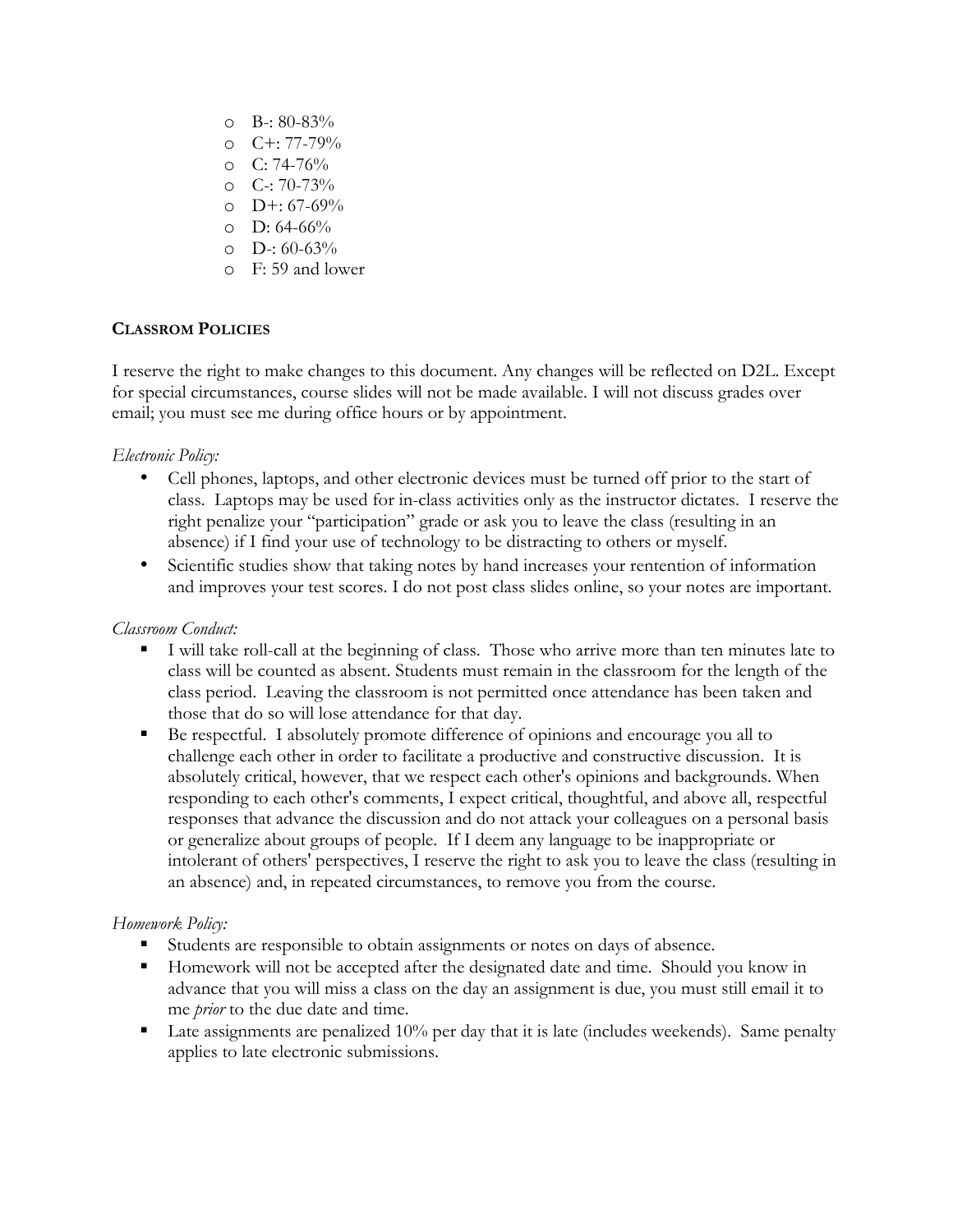# **COURSE SCHEDULE**

# **INTRODUCTION TO AMERICAN FOREIGN POLICY**

| <b>August 29</b> | Introductions and review syllabus                       |
|------------------|---------------------------------------------------------|
| <b>August 31</b> | <b>NO CLASS (American Political Science Conference)</b> |
| September 5      | What is American Foreign Policy?                        |

# **SECTION I: THEORETICAL PERSPECTIVES**

| The Global Context |
|--------------------|
|                    |

- **September 12 Realism**
- **September 14 Liberalism**
- **September 19 Founding Ideas**
- **September 21 Current Ideas**

# **SECTION II: HISTORICAL CONTEXT**

| September 26 | <b>Learning From the Past</b> |
|--------------|-------------------------------|
| September 28 | WWII and the UN               |
| October 3    | Humanitarian Assistance?      |
| October 5    | <b>NO CLASS</b>               |
| October 10   | Cold War                      |
| October 12   | Cold War                      |
| October 17   | Vietnam? Korea?               |
| October 19   | New World Order               |
| October 24   | September 11                  |
| October 26   | <b>Terrorism? Drones?</b>     |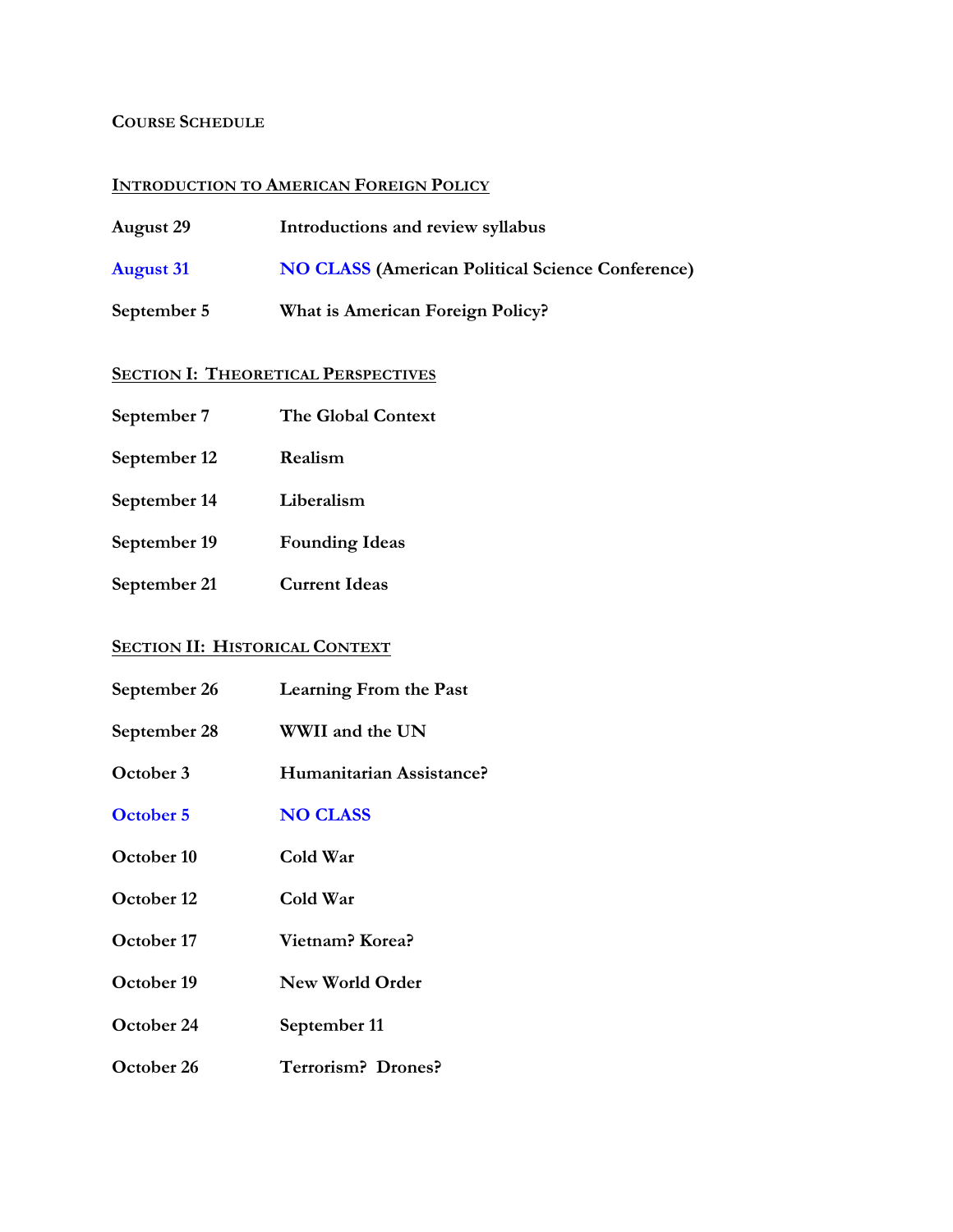# **October 31 MIDTERM EXAM**

# **SECTION III: DECISION-MAKING PROCESS, INSTITUTIONS, AND ACTORS**

| November 2                  | Decision-Making                                                      |
|-----------------------------|----------------------------------------------------------------------|
| November 7                  | <b>Rational Choice</b>                                               |
| November 9                  | President                                                            |
| November 14                 | Congress                                                             |
| November 16                 | Media                                                                |
| <b>November 21 &amp; 23</b> | <b>NO CLASS (Fall Break)</b>                                         |
| November 28                 | <b>Interest Groups</b>                                               |
| November 30                 | Society                                                              |
| December 3                  | <b>FOREIGN POLICY ANALYSIS PAPER DUE</b><br>Upload to D2L by 11:59pm |

# **CONCLUSION: WHAT ARE FUTURE CHALLENGES FOR AMERICAN FOREIGN POLICY**

- **December 5 Future Challenges**
- **December 7 Rise of China**
- **December 12 Latin America**
- **December 14 FINAL EXAM**